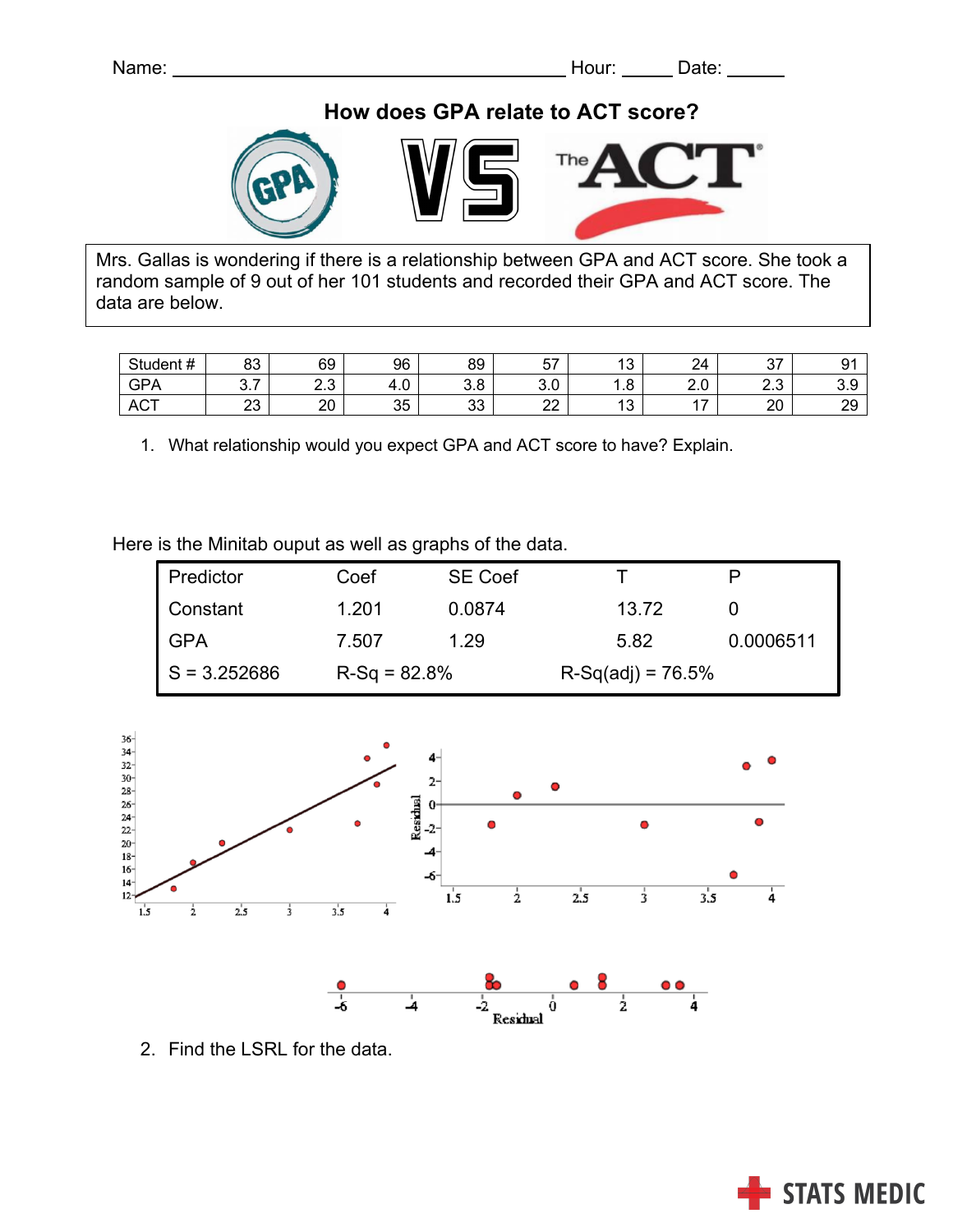| Name: |  | . | )ate: |
|-------|--|---|-------|
|-------|--|---|-------|

3. Do the data provide significant evidence that there is a positive linear relationship between GPA and ACT?

| STATE: | Parameter:               | Statistic:       |
|--------|--------------------------|------------------|
|        | $H_0$ :                  |                  |
|        | $H_a$ :                  | Sign. Level:     |
|        | PLAN: Name of procedure: |                  |
|        | Check conditions:        |                  |
|        | $(1)$ Linear:            | (2) Independent: |
|        | (3) Normal:              | (4) Equal SD:    |
|        | (5) Random:              |                  |
| DO:    | <b>General Formula:</b>  |                  |
|        | Specific Formula:        | Picture:         |
|        | Work:                    | Test statistic:  |
|        |                          | P-value:         |

CONCLUDE: